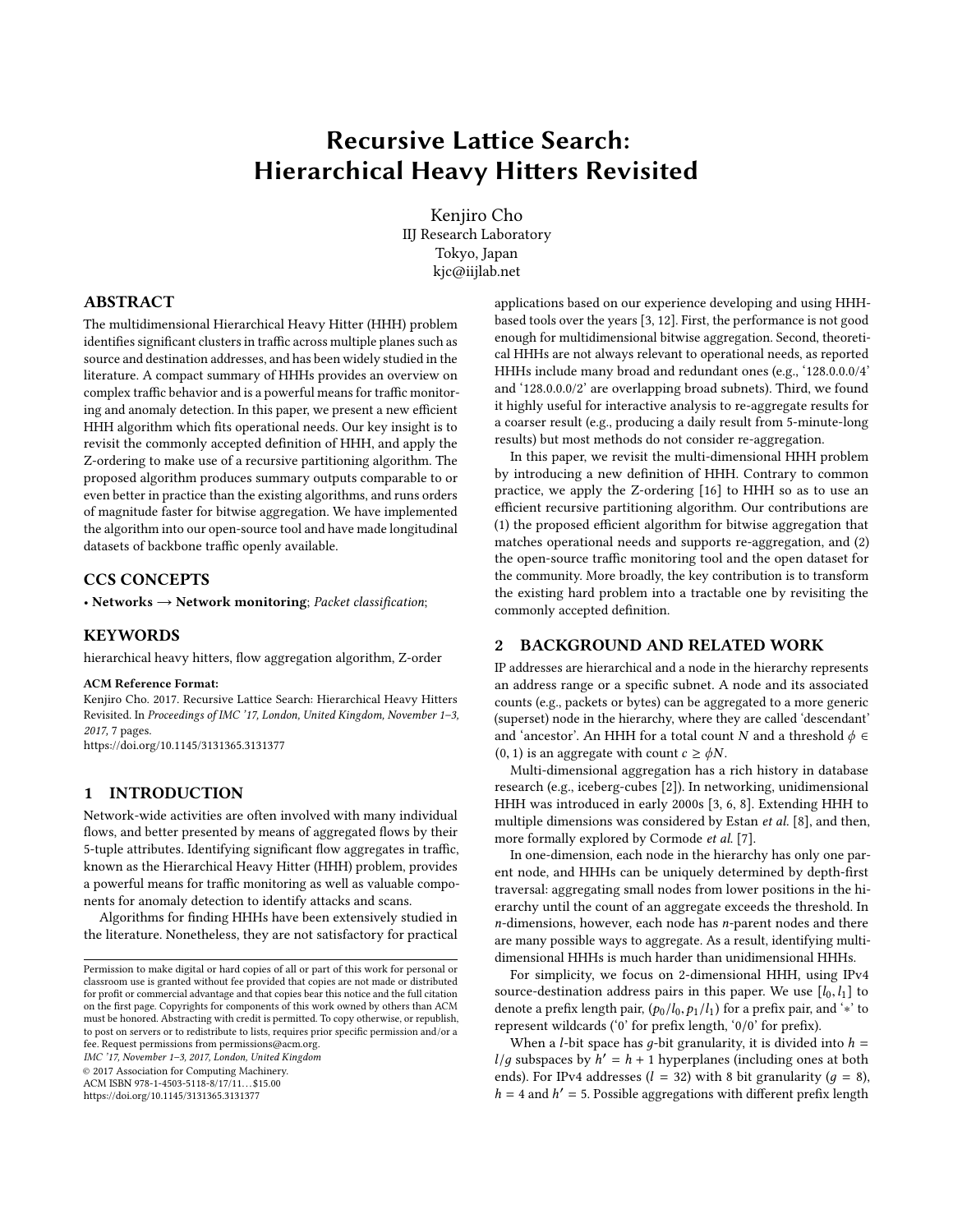<span id="page-1-0"></span>IMC '17, November 1–3, 2017, London, United Kingdom Kenjiro Cho



Figure 1: Lattice for a IPv4 prefix length pair  $[l_0, l_1]$  with 8-bit granularity  $(q = 8)$ 

pairs can be represented by a lattice ordered by the sum of prefix lengths [\[7\]](#page-6-7). Figure [1](#page-1-0) shows the lattice for an IPv4 address pair with  $g = 8$ , having the size of the lattice  $h' \times h' = 5 \times 5 = 25$ . (when  $g = 1, h' \times h' = 33 \times 33 = 1089$ ) For example (1.2.3.4, 5.6.7.8) with  $q = 1, h' \times h' = 33 \times 33 = 1089$ . For example, (1.2.3.4, 5.6.7.8) with<br>[32, 32] at the bottom can be aggregated to any other node in the [32, 32] at the bottom can be aggregated to any other node in the lattice: (1.2.3.4/32, <sup>5</sup>.6.7.0/24) with [32, 24], (1.2.3.0/24, <sup>5</sup>.6.7.8/32) with [24, 32], ... , (1.2.3.0/24, <sup>5</sup>.6.7.0/24) with [24, 24], ... , up to  $(0.0.0.0/0, 0.0.0.0/0)$  or  $(*, *)$  with  $[0, 0]$ .

There exist different definitions and the corresponding algorithms introduced by Cormode et al. [\[5–](#page-6-8)[7\]](#page-6-7) and subsequently by many others. Here, we briefly review the relevant definitions.

Most of the existing methods employ 'discounted HHH' where descendant HHHs are not double-counted in their ancestors' counts so as to make outputs concise and compact. Otherwise, all ancestors of an HHH become HHHs, which is too redundant. We also employ the discounted HHH.

The discounted count  $c'$  for node  $i$  is the sum of its non-HHH est children's discounted counts and can be computed from the direct children's discounted counts and can be computed from the bottom of the lattice:

<span id="page-1-1"></span>
$$
c'_{i} = \sum_{j} c'_{j} \qquad \text{where} \quad \{ j \in \text{child}(i) \mid c'_{j} < \phi N \} \tag{1}
$$

A naive algorithm in 2-dimensions goes through all possible prefix length pairs in the lattice in the decreasing order of the sum of prefix lengths. For each node in the lattice  $[l_0, l_1]$ , it goes through every input  $(p_0, p_1)$  making the corresponding aggregate  $(p_0/l_0, p_1/l_1)$  and accumulating the count for the aggregate. After processing all the inputs, it extracts aggregates as HHHs when c 'discount' (instead of keeping track of direct children's counts). The  $c' \ge \phi N$  and then their corresponding inputs are removed for cost is  $O(h^{\prime 2}N \log N)$ ;  $O(h^{\prime 2}N)$  for going through the entire inputs<br>for every node in the lattice, and  $O(\log N)$  to find  $(\rho_2/|h, \rho_1/|h)$ . for every node in the lattice, and  $O(\log N)$  to find  $(p_0/l_0, p_1/l_1)$ , though the latter can be optimized to  $O(1)$ . Hence, it is costly to use  $q = 1$  for IPv4 address pairs, and it becomes even worse for IPv6.

Another factor is the rollup rule: how to roll up counts to parents. Cormode et al. classify rollup rules into 2 categories: overlap and split. The former allows double-counting among nodes if they do not have ancestor-descendant relationship, and rolls up counts

to both parents in order to identify all possible HHHs. The latter preserves the counts and splits a count between its parents using some split function (e.g., first found, even split). The overlap rule produces more HHHs than the split rule; for a threshold  $\phi$ , the number of discounted HHHs is at most  $1/\phi$  for the split rule but  $A/\phi$  for the overlap rule where A denotes the length of the longest width of the lattice (e.g.,  $A = h' = 33$  for  $g = 1$ ) [\[5\]](#page-6-8).

Our requirement is to preserve counts because our tool is designed to re-aggregate outputs to produce coarser grained outputs and for interactive analysis, and double-counting distorts reaggregated results. Thus, we use a simple split rule that rolls up counts to the first found ancestor HHH, depending on the aggregation ordering. Almost all of the existing methods use the sum of prefix lengths for ordering. We will revisit this commonly accepted ordering in the next section.

The idea behind the HHH problem is that inputs are skewed and sparse in space. To this end, various data structures are devised to efficiently keep track of inputs such as grid-of-trie, rectanglesearch and cross-producting [\[13,](#page-6-9) [20,](#page-6-10) [24\]](#page-6-11), or exploiting TCAM or FPGA [\[11,](#page-6-12) [17,](#page-6-13) [18,](#page-6-14) [21\]](#page-6-15). For example, the cross-producting method first aggregates inputs along each dimension separately to form a compact n-dimensional matrix. The inputs are then mapped to the corresponding entry in the matrix by longest prefix matching along each dimension, and finally to make a summary, it aggregates entries smaller than the threshold. In contrast, our algorithm is simple space partitioning and uses no elaborate data structure.

Most of the theoretical studies investigate streaming approximation algorithms and their error bounds [\[1,](#page-6-16) [5](#page-6-8)[–7,](#page-6-7) [10,](#page-6-17) [15\]](#page-6-18). There are well known streaming algorithms to find frequent items using a limited number of counters, and they are extended to apply to the HHH problem by using  $1/\phi$  counters for each node in the lattice. Recently, Ben Basat et al. tackle faster online HHH computation by applying randomized sampling for updating counters in exchange for slower convergence [\[1\]](#page-6-16), whose motivation is common to one of ours. In Section [4,](#page-3-0) we compare our method with the Space-Saving algorithm [\[15\]](#page-6-18) by Mitzenmacher et al. as a baseline.

All these algorithms are bottom-up, probably due to the fact that the bottom-up approach is natural for unidimensional HHH and all the algorithms extend unidimensional HHH to multi-dimensions. To the best of our knowledge, ours is the first top-down HHH algorithm, albeit flow partitioning itself is hardly new (e.g., [\[23\]](#page-6-19)).

Our insight is to revisit the definition of HHH. The aggregation order in almost all of the existing HHH algorithms employ the sum of prefix lengths, which is intuitive for sorting aggregates from more specific to less specific but does not always match operational needs. For example, [32, <sup>∗</sup>] and [16, 16] are at the same level in the prefix length sum order. From the operational view, however, the former is more important as a specific source sending to diverse destinations (e.g., scanning) while the latter only identifies broad address space for sources and destinations and does not require immediate attention from operators. Also, the existing methods tend to produce broad aggregates with very short prefix lengths falling under the upper lattice.

We introduce a different order by redefining  $child(i)$  in Equation [1](#page-1-1) to take advantage of the underlying multi-dimensional hierarchical structure. It allows top-down recursive partitioning, while making the full prefix length (/<sup>32</sup> for IPv4) higher in the order.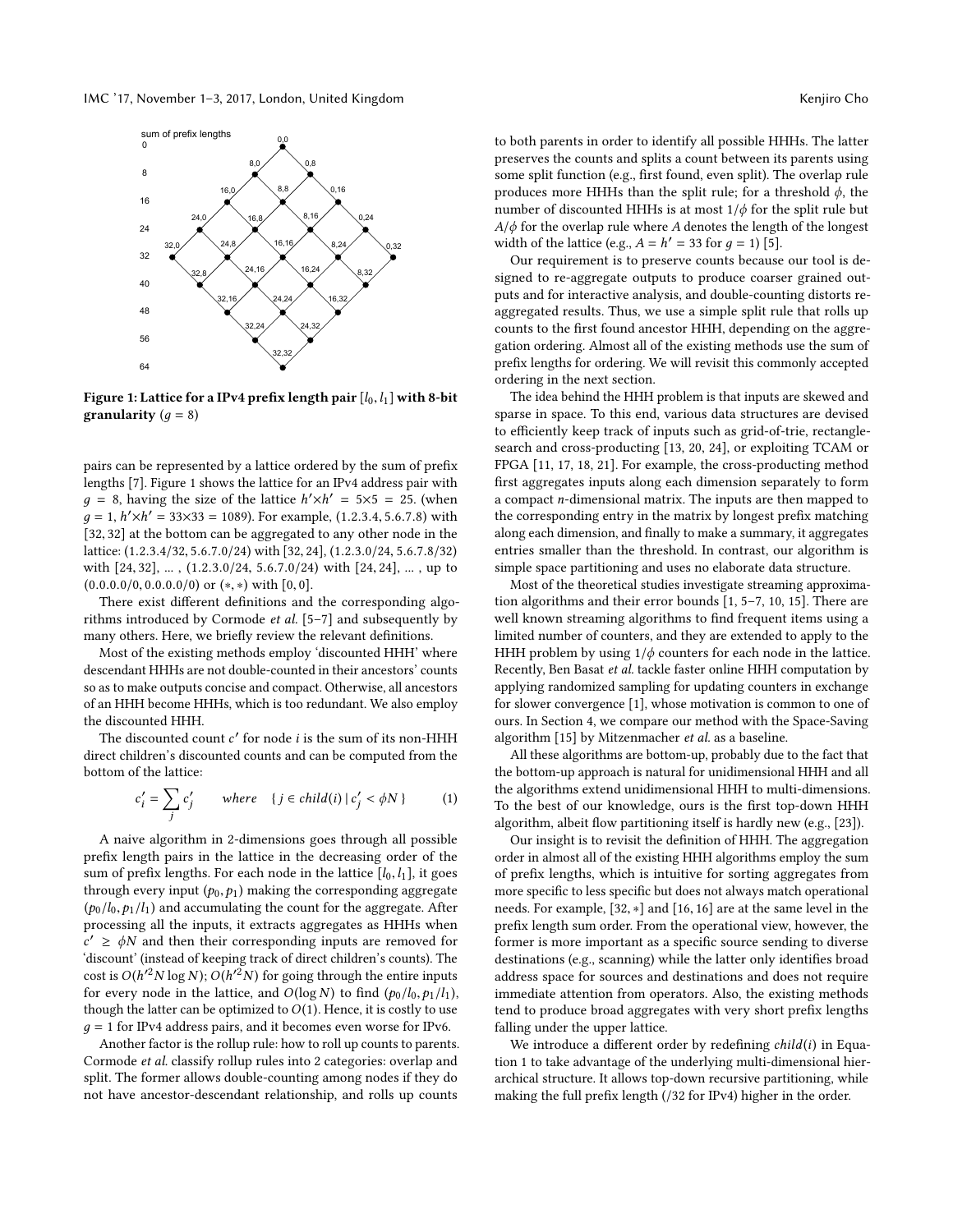<span id="page-2-0"></span>

Figure 2: Z-order on the IPv4 prefix length pair lattice



Figure 3: Recursive Lattice Search with 6 Regions

# 3 RECURSIVE LATTICE SEARCH

Our new algorithm is Recursive Lattice Search (RLS). The specific order to use in our algorithm is the Z-order introduced by Morton in 1966 [\[16\]](#page-6-3). The Z-order is an ordering along a space filling curve while preserving locality, preferring the largest value across all dimensions. The Z-value is simply calculated by interleaving the binary representations of two prefix length values. When applied to an IPv4 prefix length pair  $[a, b]$ , each dimension needs 5 bits for [0...32]:  $a = a_4 a_3... a_0$  and  $b = b_4 b_3... b_0$ . The Z-value is 10 bits,  $z = a_4b_4a_3b_3...a_0b_0$ , for ordering the nodes in the lattice.

The Z-order on the 2-dimensional lattice with  $q = 8$  is shown in Figure [2.](#page-2-0) It looks slightly different from a standard Z-curve at the bottom edges, because the maximum prefix length is 32 and it does not have the entire 5 bit space. As a result, the uncovered space is collapsed onto the bottom edges. It has a favorable effect that having a full prefix length in either dimension becomes higher in the order, which meets the operational bias for detecting DDoS attacks and scanning. The line in the bottom of the figure shows how the lattice nodes are ordered; descendant nodes are placed

<span id="page-2-1"></span>

| Algorithm 1 Recursive Lattice Search                                                                                                                                                                                          |                                                                               |  |  |  |
|-------------------------------------------------------------------------------------------------------------------------------------------------------------------------------------------------------------------------------|-------------------------------------------------------------------------------|--|--|--|
| <b>procedure</b> LATTICESEARCH( <i>parent</i> , $l_0$ , $l_1$ , $\Delta$ , <i>pos</i> )<br>$doAq \text{ } q \text{ } n \text{ } e \leftarrow \text{TRUE}, \text{ } doRecurse \leftarrow \text{TRUE}$<br>if $pos = UPPER$ then |                                                                               |  |  |  |
| doAq                                                                                                                                                                                                                          | $\triangleright$ already aggregated by the caller                             |  |  |  |
| if $\Delta = minGrandarity$ and not next to the very bottom node then<br>$doRecursive \leftarrow FALSE$                                                                                                                       |                                                                               |  |  |  |
| if $doAq\text{ }q\text{ }req\text{ }ate = \text{FALSE}$ and $doRecurse = \text{FALSE}$ then                                                                                                                                   |                                                                               |  |  |  |
| return                                                                                                                                                                                                                        | $\triangleright$ nothing to do                                                |  |  |  |
| if <i>doAggregate</i> then                                                                                                                                                                                                    |                                                                               |  |  |  |
| $aggregationList \leftarrow \text{AGGREGATE}(inputsOf(parent), l_0, l_1)$                                                                                                                                                     |                                                                               |  |  |  |
| else                                                                                                                                                                                                                          |                                                                               |  |  |  |
| $aggregation \leftarrow InheritFrom(parent)$                                                                                                                                                                                  |                                                                               |  |  |  |
| if doRecurse then                                                                                                                                                                                                             |                                                                               |  |  |  |
| if $\Delta \neq minGrandarity$ then                                                                                                                                                                                           |                                                                               |  |  |  |
| $\Delta \leftarrow \Delta/2$                                                                                                                                                                                                  | $\triangleright$ halve granularity                                            |  |  |  |
| for all $f$ in <i>aggregateList</i> do<br>if $count(f) \geq thresh$ then                                                                                                                                                      |                                                                               |  |  |  |
| if not on bottom edge then                                                                                                                                                                                                    |                                                                               |  |  |  |
| LATTICESEARCH $(f, l_0 + \Delta, l_1 + \Delta, \Delta, LOWER)$                                                                                                                                                                | $\triangleright$ recurse DOWN                                                 |  |  |  |
| if not on left bottom edge then<br>LATTICESEARCH $(f, l_0 + \Delta, l_1, \Delta, LEFT)$                                                                                                                                       | $\triangleright$ recurse LEFT                                                 |  |  |  |
| if not on right bottom edge then                                                                                                                                                                                              |                                                                               |  |  |  |
| LATTICESEARCH $(f, l_0, l_1 + \Delta, \Delta, RIGHT)$                                                                                                                                                                         | $\triangleright$ recurse RIGHT                                                |  |  |  |
| LATTICESEARCH $(f, l_0, l_1, \Delta, UPPER)$                                                                                                                                                                                  | ⊳ recurse UP                                                                  |  |  |  |
| if <i>doAggregate</i> then                                                                                                                                                                                                    |                                                                               |  |  |  |
| for all f in aggregateList do                                                                                                                                                                                                 |                                                                               |  |  |  |
| if $count(f) \geq thresh$ then                                                                                                                                                                                                | $\triangleright$ check again for discount rule                                |  |  |  |
| $hhh \leftarrow f$                                                                                                                                                                                                            | $\triangleright$ extract f as HHH                                             |  |  |  |
| discount inputs for $f$                                                                                                                                                                                                       |                                                                               |  |  |  |
|                                                                                                                                                                                                                               | $\triangleright$ Starting the recursive lattice search for IPv4 address pairs |  |  |  |
| $root \leftarrow all inputs$                                                                                                                                                                                                  |                                                                               |  |  |  |
| LATTICESEARCH(root, 32, 0, 32, RIGHT)<br>LATTICESEARCH $(root, 0, 32, 32, LEFT)$                                                                                                                                              | ⊳ visit left bottom edge<br>$\triangleright$ visit right bottom edge          |  |  |  |
| LATTICESEARCH(root, 0, 0, 32, LOWER)                                                                                                                                                                                          | $\triangleright$ visit sub-areas                                              |  |  |  |

close to their ancestors. The ordering can be divided into 6 regions from (I) through (VI), the first four regions for the internal nodes and the last two for the nodes on the bottom edges.

The Z-order changes the parent-child relationship in the lattice from a binary tree to a quadtree [\[9,](#page-6-20) [19\]](#page-6-21), which transforms the HHH problem into simple space partitioning of a quadtree. To obtain finer granularity, it suffices to recurse the partitioning until the desired granularity, making the previous  $O(h^2N)$  algorithm<br>into  $O(N \log h)$ . Differing from the other methods, the algorithm is into  $O(N \log h)$ . Differing from the other methods, the algorithm is deterministic, requires no parameter other than  $\phi$ , and produces a unique result without any approximation.

To aggregate inputs following the Z-order, the algorithm visits the regions in Figure [3](#page-2-0) in the reverse order from (VI) to (I). When aggregating on the left bottom edge (VI), the algorithm first tries to aggregate inputs with [32, 0], and detects all HHHs having the full prefix length on the first dimension. Then, it recursively subdivides each detected HHH along the second dimension, using [32, 16],[32, 24], [32, 32]. It works similarly on the right bottom edge (V) in the order [0, 32],[16, 32],[24, 32], and at this point finds all HHHs having a full prefix length in either dimension. For the remaining internal nodes from (IV) to (I), it partitions the twodimensional space by recursively subdividing it into four quadrants, from the lower quadrant (IV) with [16, 16], the left quadrant (III) with [16, 0], the right quadrant (II) with [0, 16] to the remaining upper quadrant (I). Each quadrant can be further recursively subdivided into quadrants.

Note that the algorithm recurses only for nodes larger than the threshold, and the subdivision is only on the constituent inputs of the caller. The caller performs threshold checking again after the recursions, since its count could have been decreased by the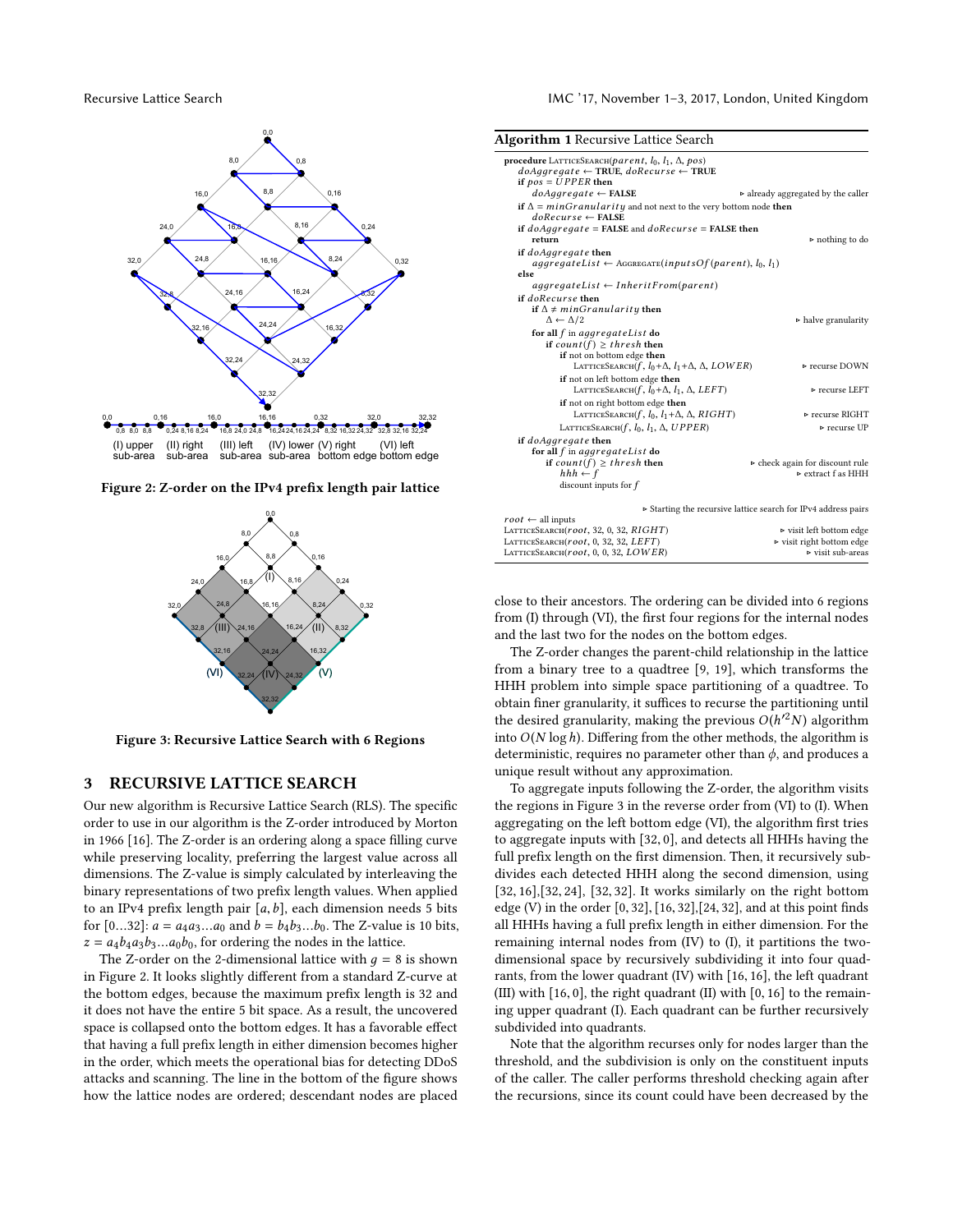<span id="page-3-1"></span>IMC '17, November 1–3, 2017, London, United Kingdom Kenjiro Cho



Figure 4: Recursive Lattice Search illustrated: a step-by-step example using a 3×3 lattice for HHHs with  $c' \geq 2$ <br>and 10 involvement them of 0.0 (the 0). N.C. that with Decime (N) the left them also The initial expension

(a) Initially, all 10 inputs are at the root [0,0] (step 0). RLS starts with Region (VI), the left bottom edge. The initial aggregation at [32,0] finds 2 HHHs (blue, and green); each count is 3 (step 1). The blue HHH is further aggregated with [32,16] (step 2), and then, further again with [32,32] (step 3). This HHH is extracted. (b) On the return path, the blue HHH at [32,16] and [32,0] were already discounted (step 4-5). Similarly, the green HHH is tried with [32,16] but no HHH is found (step 6) so that the green HHH is extracted at [32,0] (step 7). (c) Next, RLS visits Region (V), the right bottom edge. At this point, 5 inputs remain at the root (step 8). The pink HHH is found at [0,32] (step 9) but it cannot be further aggregated at [16,32] (step 10) so that the pink HHH is extracted at [0,32]. (d) Third, RLS visits internal nodes with 3 remaining inputs at the root (step 11). No HHH is found in Region (IV), the lower sub-area at [16,16] (step 12), or in Region (III), the left sub-area at [16,0] (step 13). The orange HHH is found in Region (II), the right sub-area at [0,16] (step 14). (e) Finally, the search terminates with 4 HHHs and 1 remaining input at the root.

descendants for the discount rule. The pseudo code of RLS is given in Algorithm [1.](#page-2-1) Figure [4](#page-3-1) presents a step-by-step example using a  $3\times3$  lattice, where  $4$  HHHs  $(c' \geq 2)$  are extracted from 10 inputs.<br>The Z-ordering however introduces a bias for the first dime

The Z-ordering, however, introduces a bias for the first dimension, and the counts along the second dimension could be undercounted as a result. Still, this bias does not significantly affect results for real traffic as we will see in Section [4.](#page-3-0)

It is possible to extend the algorithm for higher dimensions. For 3 dimensions, the lattice becomes a cube, also known as an octree [\[14\]](#page-6-22). For partitioning, it first visits the 3 bottom edges, then the 3 bottom faces, and finally the internal cubic space to be partitioned into 8 sub-cubes. For n-dimensions, the number of binary subspaces grows with  $2^n$  but the depth of recursions required for space partitioning remains  $\log h$ .

# <span id="page-3-0"></span>4 EVALUATION

For evaluation, we have ported our RLS code implemented in our tool to the simulation code for the Space-Saving algorithm by Mitzenmacher *et al.* [\[15\]](#page-6-18) <sup>[1](#page-3-2)</sup>, because the code is publicly available and written in C, the programming language we used to implement the tool. We use a packet trace from the WIDE MAWI archive [\[4\]](#page-6-23), a 15-minute-long packet trace taken on October 20, 2016 at 14:00  $\overline{\text{IST}}$  containing about 73 million IPv4 packets<sup>[2](#page-3-3)</sup>. The IP addresses in the packet trace are anonymized in a prefix-preserving manner so

that HHHs are preserved. The simulator uses only packet counts for IPv4 source-destination address pairs.

First, we observe the sensitivity in the source-destination order in the Z-order in Table [1,](#page-4-0) by comparing outputs aggregated by (src, dst) and (dst, src), with  $\phi = 0.05$  (5%),  $N = 10^6$  and  $g = 1$ .<br>The rightmost column shows each HHH's count share  $c'/N$  in The rightmost column shows each HHH's count share,  $c'/N$ , in parcent Both report 15 HHHs that are very similar with only minor percent. Both report 15 HHHs that are very similar with only minor differences: both report identical HHHs from (1) through (12) with identical percentage. The differences highlighted by the bold fonts are only HHHs from (13) through (15) in Region (I) with very short prefix lengths. We have similar results with other traces or with varying  $\phi$  and N. The result confirms that the bias introduced by the source-destination order is negligible in practice.

Next, we compare the output of RLS to that of Space-Saving (SS) as a baseline that was already compared with other algorithms in [\[15\]](#page-6-18). Because we use a different definition for HHH, this is not intended to make head-to-head comparison with other algorithms but provided only to illustrate major differences. Note that, other than the ordering, SS is a streaming approximation algorithm, using the overlapping rollup rule (double-counting), and the code is not optimized especially for bitwise aggregation. The simulation code for SS has bitwise aggregation only for one-dimension so that we have modified the code for 2-dimensional bitwise aggregation. Again, we use  $\phi = 0.05$ ,  $N = 10^6$  and  $g = 1$ , along with the SS error bound parameter  $c = 0.01$ bound parameter  $\epsilon = 0.01$ .

The output of RLS is compared to that of SS in Table [2.](#page-4-1) The 15 HHHs reported by RLS correspond to ones for (src, dst) in Table [1,](#page-4-0)

<span id="page-3-2"></span> $^{\rm 1}{\rm The}$  modified simulator is at<https://github.com/kjc0066/hhh/>

<span id="page-3-3"></span> $^2$ <http://mawi.wide.ad.jp/mawi/samplepoint-F/2016/201610201400.html>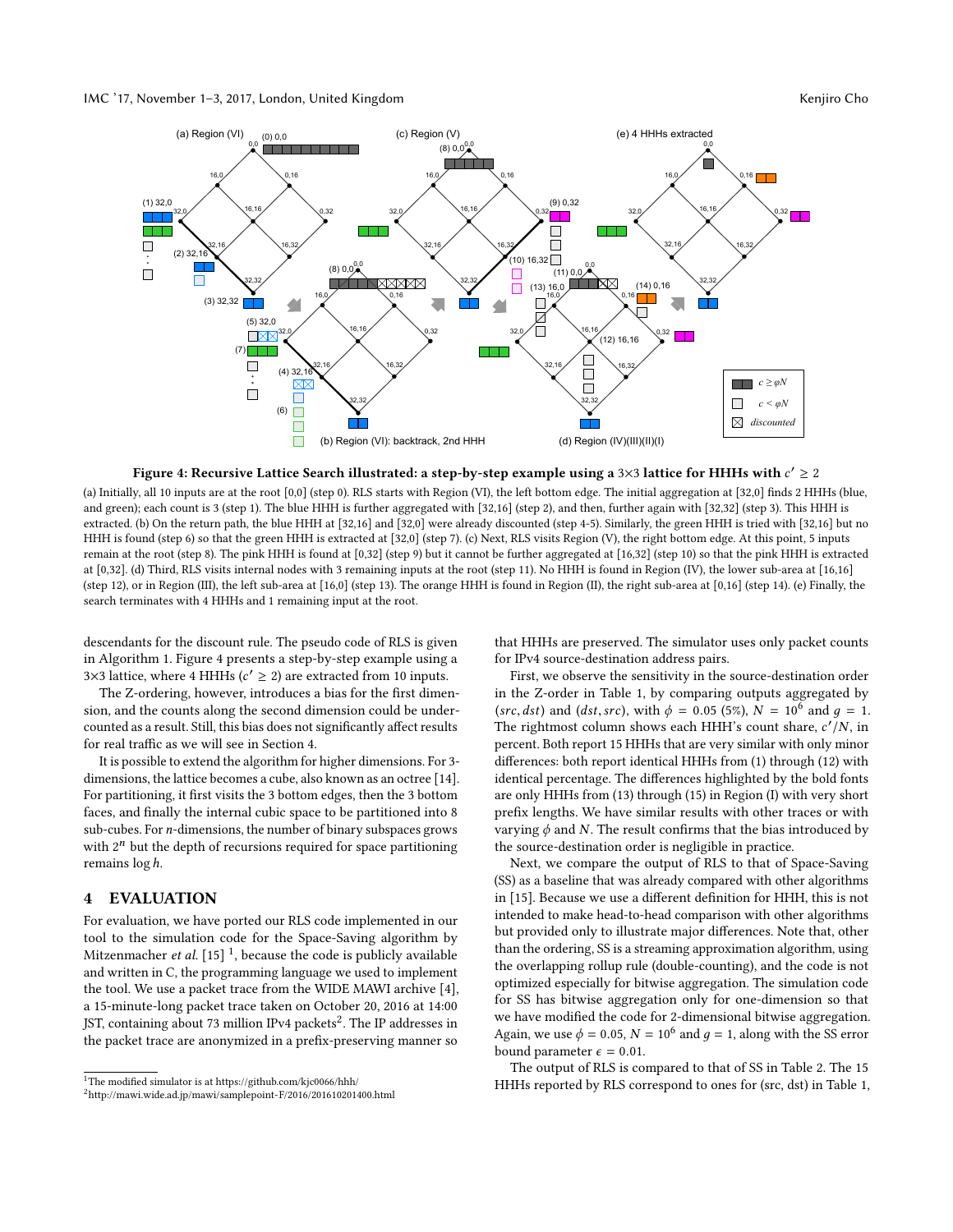<span id="page-4-0"></span>Table 1: Sensitivity of source-destination order

| aggregated by (src,dst)     |            |                          |                   |            |
|-----------------------------|------------|--------------------------|-------------------|------------|
| region                      | no         | src                      | dst               | $c'/N(\%)$ |
| VI                          | (1)        | 112.31.100.1/32          | 163.229.97.230/32 | 16.5       |
| V                           | (2)        | 64.0.0.0/2               | 202.203.3.13/32   | 5.2        |
|                             | (3)        | 128.0.0.0/1              | 202.203.3.13/32   | 5.8        |
|                             | (4)        |                          | 202.26.162.46/32  | 6.0        |
| $\mathop{\rm III}\nolimits$ | (5)        | 163.229.96.0/23          | ÷                 | 5.0        |
|                             | (6)        | 203.179.128.0/20         | ÷                 | 6.8        |
|                             | (7)        | ÷                        | 202.203.3.0/24    | 5.9        |
| П                           | (8)        |                          | 203.179.140.0/23  | 5.7        |
|                             | (9)        |                          | 163.229.128.0/17  | 5.1        |
| I                           | (10)       | 0.0.0.0/1                | 202.192.0.0/12    | 5.3        |
|                             | (11)       | 202.192.0.0/12           |                   | 6.7        |
|                             | (12)       |                          | 202.0.0.0/7       | 7.6        |
|                             | (13)       | 128.0.0.0/4              |                   | 5.0        |
|                             | (14)       | 128.0.0.0/2              |                   | 6.0        |
|                             | (15)       |                          | 128.0.0.0/2       | 5.4        |
|                             |            | ÷                        | ÷                 | 2.0        |
|                             |            |                          |                   | 100.0      |
|                             |            | aggregated by (dst, src) |                   |            |
|                             | $(1)-(12)$ | identical to (src,dst)   |                   |            |
| T                           | (13)       | 128.0.0.0/2              | 0.0.0.0/2         | 5.7        |
|                             | (14)       | ÷                        | 128.0.0.0/3       | 5.3        |
|                             | (15)       | 128.0.0.0/1              |                   | 6.4        |
|                             |            | ÷                        | ÷                 | 1.0        |

while SS reports much larger 52 HHHs due to its overlap rollup rule resulting in the inflated total count of  $\sum c'/N = 6.84$  by double-<br>counting. Even though the two methods differ in the definition c counting. Even though the two methods differ in the definition (ordering and rollup rules), the results are comparable. Both methods have the identical HHHs for (1)-(9), with one exception that (7) has different percentage due to the different rollup rules. The HHHs only appearing in SS are listed in the rightmost column under the corresponding ancestor in RLS. Among 40 HHHs found only by SS, 35 fall into Region (I), four into Region (II) and one into Region (III). Most of them have very short prefix lengths, and do not add much information for operational purposes. Although some have longer prefixes, they are due to double-counting by the overlap rule and their related (more representative) HHHs can be found in the RLS output (e.g., (8) for (0/1, <sup>203</sup>.179.128/20)). Generally, HHHs in Region (I) are not so informative; we will introduce heuristics to further suppress such HHHs in Section [5.2.](#page-5-0)

Overall, capturing noteworthy HHHs is not so sensitive to subtle differences in the aggregation ordering or the rollup rule. The overlap rule of SS produces a lengthy and redundant summary for bitwise aggregation, while concise and compact reports by RLS better meet needs for traffic monitoring and anomaly detection.

Finally, we compare the CPU time and memory usage of RLS and SS for bytewise (5×5) and bitwise (33×33) aggregations in Figure [5,](#page-5-1) using a standard desktop PC with a 4-core CPU (Intel Core-i7 3770K 3.5GHz) and 16GB DRAM. The CPU time grows linearly with the input size for all cases. The difference between bytewise and bitwise is less than a factor of 2 for RLS while a factor of 70 for SS. RLS is about twice faster than SS for bytewise aggregation, and about 100 times faster for bitwise aggregation. RLS can process more than 2M packets per second for bitwise aggregation, corresponding to

|  | Table 2: Output of RLS compared to SS |  |
|--|---------------------------------------|--|
|--|---------------------------------------|--|

<span id="page-4-1"></span>

| no   | $RLS(\% )$ | $SS(\%)$ | missing SS HHHs with their $c'/N(\%)$                           |
|------|------------|----------|-----------------------------------------------------------------|
| (1)  | 16.5       | 16.5     | $\overline{a}$                                                  |
| (2)  | 5.2        | 5.2      | -                                                               |
| (3)  | 5.8        | 5.8      |                                                                 |
| (4)  | 6.0        | 6.0      |                                                                 |
| (5)  | 5.0        | 5.0      |                                                                 |
| (6)  | 6.8        | 6.8      | -                                                               |
| (7)  | 5.9        | 16.9     | $\overline{a}$                                                  |
| (8)  | 5.7        | 5.7      |                                                                 |
| (9)  | 5.1        | 5.1      |                                                                 |
| (10) | 5.3        |          | $(96/3,202.203/16):5.4(0/2,202.203/16):5.6$                     |
|      |            |          | $(112/4, 202.192/12): 5.2 (64/2, 202.192/12): 9.0$              |
| (11) | 6.7        | 6.7      |                                                                 |
| (12) | 7.6        |          | $(0/1, 203.179.128/20): 6.0 (128/2, 202.203/16): 5.5$           |
|      |            |          | (192/4,202/8):5.1 (*,202.192/12):25.5                           |
|      |            |          | $(16/4, 202/7): 5.4 (128/1, 202.128/9): 10.6$                   |
|      |            |          | (64/2,202/7):15.5(128/1,202/7):17.7                             |
| (13) | 5.0        | 5.2      |                                                                 |
| (14) | 6.0        |          | (163.229/16.0/1):6.0(144/4.128/1):5.3                           |
|      |            |          | $(128/2, 96/3): 5.0 (128/3, 0/1): 5.3 (160/3, 128/1): 7.0$      |
|      |            |          | (128/2,0/2):5.7(128/2,0/1):11.4                                 |
| (15) | 5.4        | 33.1     | $(128/1, 160/6): 5.0 (192/4, 128/2): 5.2$                       |
|      |            |          | $(0/1, 128/2): 22.7$ $(*, 128/3): 7.1$                          |
|      | 2.0        |          | $(202/7,0/2):$ 5.4 $(192/8,128/1):$ 5.6 $(202/8,0/1):$ 5.7      |
|      |            |          | $(202/7, 128/1): 6.0 (192/3, 200/5): 10.5$                      |
|      |            |          | $(128/1, 112/6):$ 5.1 $(112/5, 128/1):$ 21.8 $(200/5, *):$ 17.0 |
|      |            |          | $(192/4, 128/1): 13.6 (128/1, 16/4): 6.2 (*, 200/5): 42.4$      |
|      |            |          | $(64/3, 128/1): 6.0 (96/3, 128/1): 29.7$                        |
|      |            |          | $(128/1, 64/2): 10.4 (0/1, 128/1): 46.7 (128/1, 1): 53.3$       |
|      |            |          | $(*,128/1):78.3$                                                |
|      |            |          |                                                                 |

10Gbps with mean packet size of 512 bytes. The memory usage of RLS is proportional to the input size as a non-streaming algorithm that starts with all inputs buffered, while the SS uses a fixed size of memory. However, several GB of memory usage is not an issue for modern PCs and, if needed, we can use a shorter aggregation period and re-aggregate the results for a summary report as described in Section [5.3.](#page-5-2)

# 5 IMPLEMENTATION

In this section, we briefly cover our implementations related to the algorithm. We have developed an HHH-based traffic monitoring tool named agurim [\[12\]](#page-6-2), and we are using it to monitor the WIDE [\[22\]](#page-6-24) backbone traffic since 2013. Agurim extensively uses re-aggregation. The primary aggregation creates a rudimentary list of aggregated flows by efficiently processing raw traffic data such as pcap, NetFlow and sFlow. The secondary aggregation re-aggregates its own (primary and secondary) outputs to update coarser hourly and daily records. For visualizing time-series, records with an appropriate temporal granularity for the plotting period are selected and further re-aggregated. A user can dynamically switch views based on traffic volume or packet counts, address or protocol attributes, with different temporal and spatial granularities on the Web user interface. In addition, we have made anonymized datasets openly available to provide broader access to backbone traffic for the networking community<sup>[3](#page-4-2)</sup>.

<span id="page-4-2"></span><sup>3</sup><http://mawi.wide.ad.jp/~agurim/> (add ['dataset/'](dataset/) for raw data)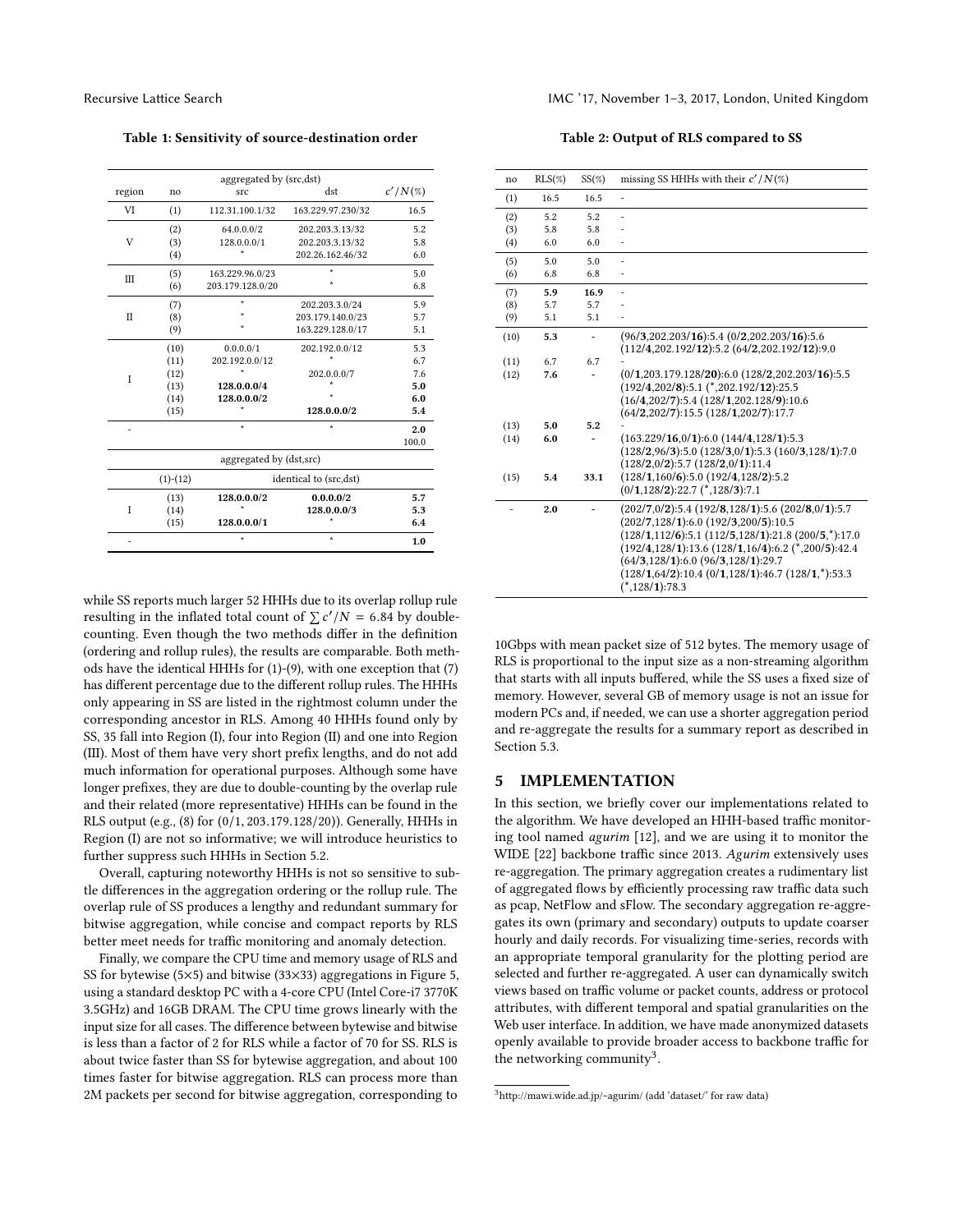<span id="page-5-1"></span>

Figure 5: Performance Comparison: RLS vs. SS

We started using agurim for traffic monitoring since February 2013. Our original implementation [\[12\]](#page-6-2) employed a variant of the cross-producting method for the primary aggregation and a variant of the naive algorithm for the secondary aggregation. We switched to the new RLS algorithm for the secondary aggregation since May 2016, and for the primary aggregation since December 2016.

# 5.1 2-Level HHH

In the networking context, it makes sense to have two planes: one for address pairs and the other for port pairs. Although the HHH algorithm can be extended for four dimensions, the search space grows exponentially with the dimension. Thus, agurim employs two levels of 2-dimensional HHH: the first level for the main attribute pairs (source-destination addresses) and the second level for the subattribute pairs (source-destination ports) under each main attribute pair. Agurim allows one to swap the main attribute and sub-attribute for the protocol-port view in which flows are aggregated first by port pairs and then by address pairs within each port pair.

# <span id="page-5-0"></span>5.2 Protocol Specific Heuristics

RLS allows one to control aggregation granularity for part of the hierarchy by limiting the depth of recursions. Using protocol specific knowledge, we have added heuristics to suppress entries not so useful for operation and to make concise summaries. For IPv4, when a prefix length is shorter than 16, the granularity is reduced from  $q = 1$  to  $q = 8$  so as not to produce HHHs with short prefix lengths. Similarly, for IPv6, when a prefix length is shorter than 32, the granularity is reduced to  $q = 16$ . In addition, the prefix length

in the range of [65, 127] is not aggregated, as the lower 64 bits of an IPv6 address are used for an interface ID and are not hierarchical. For ports, we found that, even though some applications use certain port ranges, they are rare in occurrence and often buried in noise, so that we use only a wildcard for aggregation.

# <span id="page-5-2"></span>5.3 Online Processing

Our original motivation was to use RLS for agurim's secondary aggregation whose inputs are limited in number. We realized, however, that RLS is fast enough to be used for the primary aggregation, and using the same algorithm makes the code simpler and outputs more consistent. For online processing, we employ multi-threading and double-buffering to take advantage of a multi-core CPU; one thread keeps reading raw inputs, switches input buffers at the end of aggregation periods and wakes up another thread that aggregates the inputs in the buffer and produces a summary report.

The current bottleneck in *agurim* is not the aggregation algorithm but the cost to maintain the inputs. We use a hash table to keep track of input packets by their 5-tuple. The larger the hash table grows, the higher the cost becomes for search.

To control the number of inputs in the hash table as well as to reduce memory usage, a user can optionally set the aggregation period to a fraction of the summary period. Then, inputs are aggregated in a shorter cycle (e.g., every 3 seconds) and a summary is produced by re-aggregating the intermediate results in a longer cycle (e.g., every 30 seconds). The same technique is used for DoS resilience; when the buffered packet count exceeds a predefined limit, early aggregation is invoked.

### 6 CONCLUSION

In this paper we have introduced a new efficient HHH algorithm. Our key insight is to revisit the commonly accepted definition of HHH, and apply the Z-ordering to make use of a recursive partitioning algorithm. The Z-order makes the ordering consistent with ancestor-descendant relationship in the hierarchy, and it transforms the HHH problem into simple space partitioning of a quadtree.

The proposed algorithm produces concise and compact summaries capturing HHHs, satisfies our operational needs, and runs faster than the existing methods by orders of magnitude for bitwise aggregation.

This work is part of our ongoing effort to provide practical tools and datasets for traffic monitoring and networking research. The proposed algorithm has been integrated into our traffic monitoring tool and used for operation. The source code of the tool is available along with open longitudinal dataset starting from 2013 that can be browsed on the Web<sup>[4](#page-5-3)</sup>.

# ACKNOWLEDGMENTS

We thank Midori Kato and Arthur Carcano for contributing to the agurim development, and Yuji Sekiya and Ryo Nakamura for operational support. We would like to thank Kensuke Fukuda, Romain Fontugne, the anonymous IMC reviewers and our shepherd, John Byers, for their valuable feedback and comments on the paper.

<span id="page-5-3"></span><sup>4</sup>More information is available at<http://mawi.wide.ad.jp/~agurim/about.html>